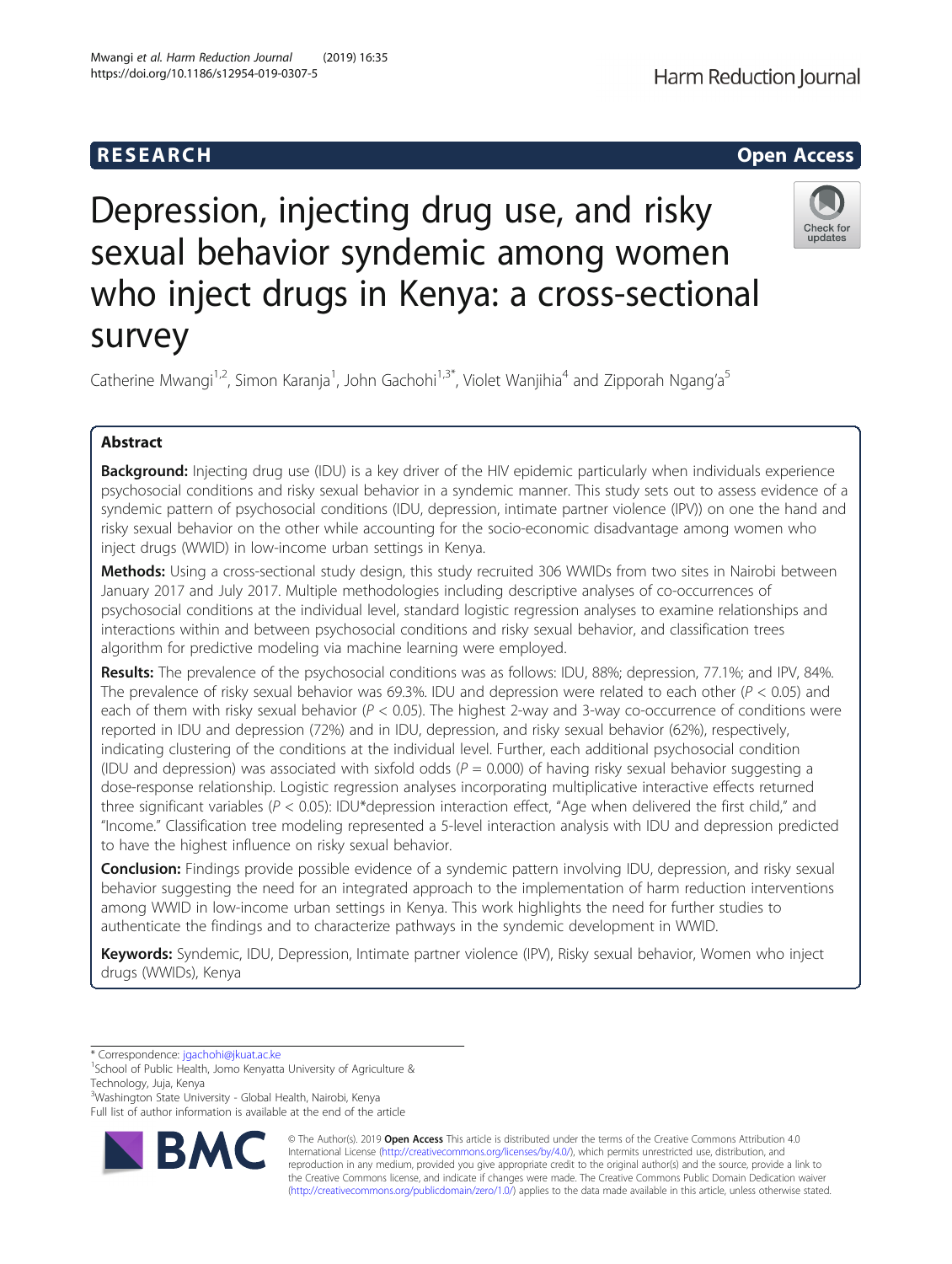# Background

Given that injecting drug use (IDU) is a key driver of HIV epidemic through risky sexual behavior and use of contaminated injection tools [\[1\]](#page-9-0), the majority of an estimated 3.8 million women and girls who inject drugs (WWIDs) globally are at risk of contracting HIV [\[2](#page-9-0)]. Among these WWIDs, certain psychosocial conditions including intimate partner violence (IPV) and depression co-occur within them leading to increased rates of risky sexual behavior and subsequent HIV transmission [[3](#page-9-0), [4\]](#page-9-0). For instance, HIV prevalence among People Who Inject Drugs (PWIDs) in sub-Saharan Africa is estimated to range from 5.5 to a high of 42.9% [\[5\]](#page-9-0). In Kenya, HIV prevalence among PWIDs is estimated at 18.7% [\[6](#page-9-0)] which is considerably higher than in the general population (5.6%) [[7\]](#page-9-0). Broadly, the co-occurrence of IDU, depression, IPV, and risky sexual behavior has been reported across low socio-economic urban settings among WWIDs [\[4,](#page-9-0) [8](#page-9-0)].

Hypothesized relationships between psychosocial conditions and risky sexual behavior comprise a syndemic [[9\]](#page-9-0). The syndemic approach is a novel attempt in global health research that challenges conventional frameworks that emphasize individual risk factor analyses in medicine and public health [[10\]](#page-9-0). These conventional frameworks have been criticized as they often ignore social, economic, cultural, political, and ecological contexts  $[10]$  $[10]$ . Thus, the syndemic approach postulates that a common cause, such as low socio-economic disadvantage, underlies a syndemic [[11](#page-9-0)].

The syndemic approach was originally developed by medical anthropologists to explain the population-level occurrence of HIV/AIDS in certain populations disproportionately affected by socio-economic disadvantage, social marginalization, gender-based violence, and other forms of social and environmental stress [[12](#page-9-0)]. Previous research in diverse global regions has proven the existence of syndemics [\[10\]](#page-9-0). To name a few, Senn et al. outlined a syndemic pattern constituted of IPV, substance use, depression, and sexually transmitted diseases (STDs) among patients attending an urban STD clinic in the USA [[13](#page-9-0)]. Distefano reported the presence of at least three syndemics in circumstances linking HIV with poor mental health, substance use, and violence in a synergistic manner in Japan [[14](#page-9-0)]. Jiwatram-Negron et al. described a syndemic impact of injection drug use, IPV, and HIV on mental health among women using drugs in Kazakhstan [[15](#page-9-0)]. The value of a syndemics approach in social epidemiology research is immense—the approach reveals clustering of exposures and outcomes of interest within populations and explains better the social, psychological, and biological factors on why and how exposures and outcomes of interest cluster within populations; the ways these factors interact with each other; the importance of these interactions to the health burden within the populations; and the pathways to the generation of these interactions [[10](#page-9-0)].

A quick but thorough search of the scientific literature indicated that there are no studies that identified and characterized syndemics revolving around HIV burdens in sub-Saharan Africa including Kenya except in South Africa [[16,](#page-9-0) [17\]](#page-9-0). Studies that have been conducted among PWIDs in Kenya have mainly been limited to the assessment of individual risk factors and behaviors associated with HIV incidence and prevalence missing out on the syndemic approach that advances a systems-thinking approach [[18\]](#page-9-0). Further, these studies have employed small samples that lacked gender representativeness and gendered insights. For example, in one national integrated biobehavioural survey conducted among PWIDs  $(n = 269)$ , only 8.5% of the study participants represented women [[6](#page-9-0)]. Similarly, in a rapid assessment survey of HIV and related risk factors among PWIDs ( $n = 344$ ), WWID represented only 6.4% of the study participants [\[19\]](#page-9-0).

To address the aforementioned limitations, this study reports the design and implementation of a large crosssectional study in Kenya aimed at determining (1) the cooccurrence of IDU, IPV, depression, risky sexual behavior among WWIDs; (2) whether the interaction of psychosocial conditions (IDU, IPV, depression) was associated with higher rates of risky sexual behavior among WWIDs; and (3) whether the syndemic of IDU, IPV, depression, and risky sexual behavior was related to socio-demographic and socio-economic factors among WWIDs.

# **Methods**

# Study design and setting

This primary study adopted a cross-sectional study design. Study participants were WWIDs and were recruited from two sites supported by the Support for Addiction Prevention and Treatment in Africa (SAPTA) in Nairobi, Kenya. SAPTA is a non-governmental organization offering harm reduction services in low-income urban settings in Nairobi. WWIDs were enrolled from the SAPTA drop-in centers (DICs) in Pangani and Githurai study sites between January 2017 and July 2017 in Nairobi. The two study sites are urban-situated and in close proximity to each other within informal settlements. The study sites are also close to locations of injecting drug hotspots facilitating active PWIDs to approach program sites for services such as needle and syringe program among others. The two study sites offer WHO-recommended 9-element package [\[20\]](#page-9-0) of PWID services and have a growing infrastructure and support for prevention, treatment, and care of PWID.

# Participant selection and recruitment

A total of 306 WWIDs participated in the study. To be included, participants had to be within the age bracket of 18–49 years to encompass the sexually active phase of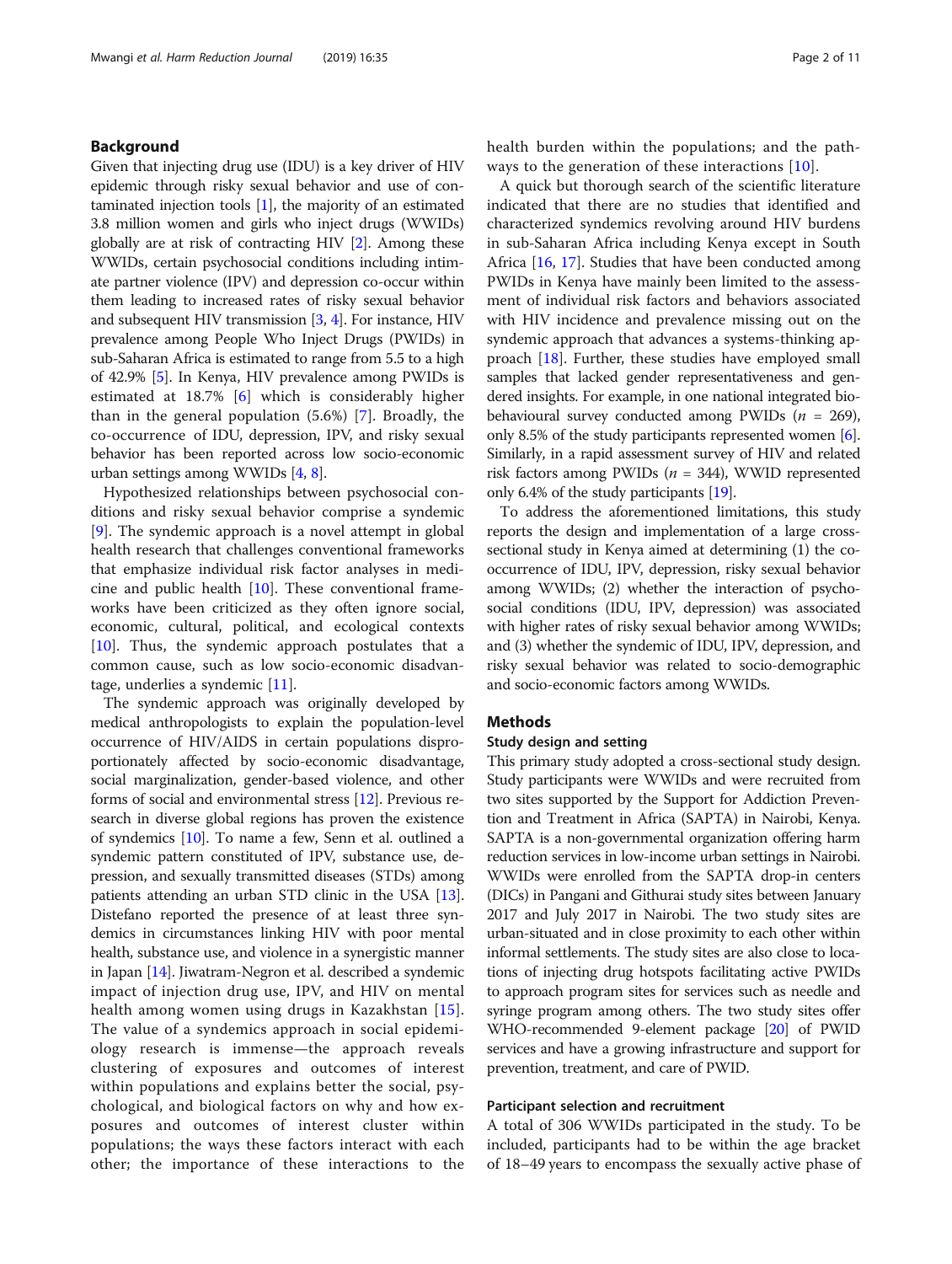interest in this study (risky sexual behavior), have a history of injecting drugs within one year preceding the study, and have had  $> 1$  sexual partner consistently for 6 months preceding the study. The Kenya Medical Research Institute (KEMRI) Institutional Review Board approval was obtained before recruitment and participants were compensated with Ksh500 (\$5). Targeted Mobilizer-Driven Sampling procedure that utilizes existing information about the study sites to systematically recruit study participants was employed in this study as outlined in Kral et al. [[21\]](#page-9-0). Mobilizers who were peer educators recruited WWIDs from the injecting sites. The WWIDs who accepted the invitations based on availability were screened and scheduled for appointments.

# Data collection

The interviewer-administered questionnaire sought sociodemographics and socio-economic characteristics, IDU history, IPV, depression, and risky sexual behavior from the recruited WWIDs.

# Measures

## **Demographics**

Socio-demographic data was sought for age; highest level of education completed; average household income in the last 3 months; employment status; person responsible for income generation defined as self, spouse, combined self, and spouse and close relative; time in years lived in the informal settlement; reason for living in the informal settlement; marital status; religion; number of children; age at delivery of first child; and age when started living with a male partner.

# IDU

IDU was measured using the Diagnostic and Statistical Manual of Mental Disorders, Fifth Edition (DSM-V or DSM 5) criteria for substance use disorder [\[22](#page-9-0)]. WWIDs were asked if they experienced 11 different symptoms fitting into the DSM 5 classification as follows: impaired control over use, social impairment, risky use of the substance and pharmacological criteria.

To yield meaningful results, IDU was scored based on the extent of the problem with IDU dependent on the number of symptoms a participant identified fitting in the DSM 5 criteria for substance use (hereinafter referred to as IDU) disorder. The presence of 2 or 3 three symptoms indicated a mild IDU disorder; 4 or 5 symptoms indicated a moderate IDU disorder, and 6 or more symptoms indicated severe IDU disorder. These were further dichotomized as follows: mild was coded as 1 and moderate and severe was coded as 2.

# Intimate partner violence (IPV)

Physical, sexual, and psychological violence were measured using the revised conflict tactics scale (CTS2) [\[23](#page-9-0)]. The CTS2 scale measures the extent to which partners in dating, cohabiting, or marital relationship engage in physical, sexual, and psychological attacks or aggression. Its reliability ranges from 0.79 to 0.95. The conflict tactic scale includes subscales measuring the degree of severity of "less severe" and "more severe" behaviors. Women who reported having experienced any physical, sexual, or psychological acts of violence by her intimate partner with more severe scales in the preceding year to the study were recorded as having experienced IPV in the past year.

## Depression symptoms

The Center for Epidemiologic Studies Scale (CES-D) [[24\]](#page-9-0) was administered to assess depressive symptoms. This scale consists of 20 questions asking participants to report the frequency of depressive symptoms, that is, the number of days in the past week of experiencing depressive symptoms, for example, not being able to "shake off the blues," having a hard time concentrating, etc. (CES-D) [[24\]](#page-9-0). Responses to these questions were summed for a total score ranging from 0 to 60 points. Although this scale was used as a continuous measure, scores of 16 and above indicate a likelihood of clinical depression. This scale has been used in population-based and community studies [\[25](#page-9-0)]. The CES-D showed very good reliability (Cronbach's  $\alpha$  = 0.94). A score of 0–16 was coded as 1; a score of 17–60 was coded as 2.

# Risky sexual behavior for HIV infection

Risky sexual behavior was defined as a composite score based on the following variables: (1) number of casual male sexual partners in the last 6 months, (b) condom use during intercourse with casual male partners in the past 6 months, and (c) exchange of sex for either drugs or money to buy drugs with a casual male in the last 6 months. Casual partner was defined as "someone with whom the individual had sex one or more times without any regularity." The following scores were attributed to the number of casual male sexual partners: none  $= 0$ , only one = 1, two to five = 2, six to ten = 3, and  $> 10 = 4$ . Similarly, scores for the number of times that a condom was used during intercourse with a casual partner in the past 6 months were the following: used a condom always with intercourse with a casual partner  $= 0$ , one to three times a month  $= 2$ , about once a week  $= 3$ , two to three times a week  $= 4$ , four to six times a week  $= 5$ , about once a day  $=6$ , two to three times each day  $= 7$ , did not use a condom during intercourse with casual partner = 8. Four dichotomous scores were created as follows: (1) did not have sex with a casual male partner in the 6 last month's = 0 or had sex with a casual partner once or more times = 1,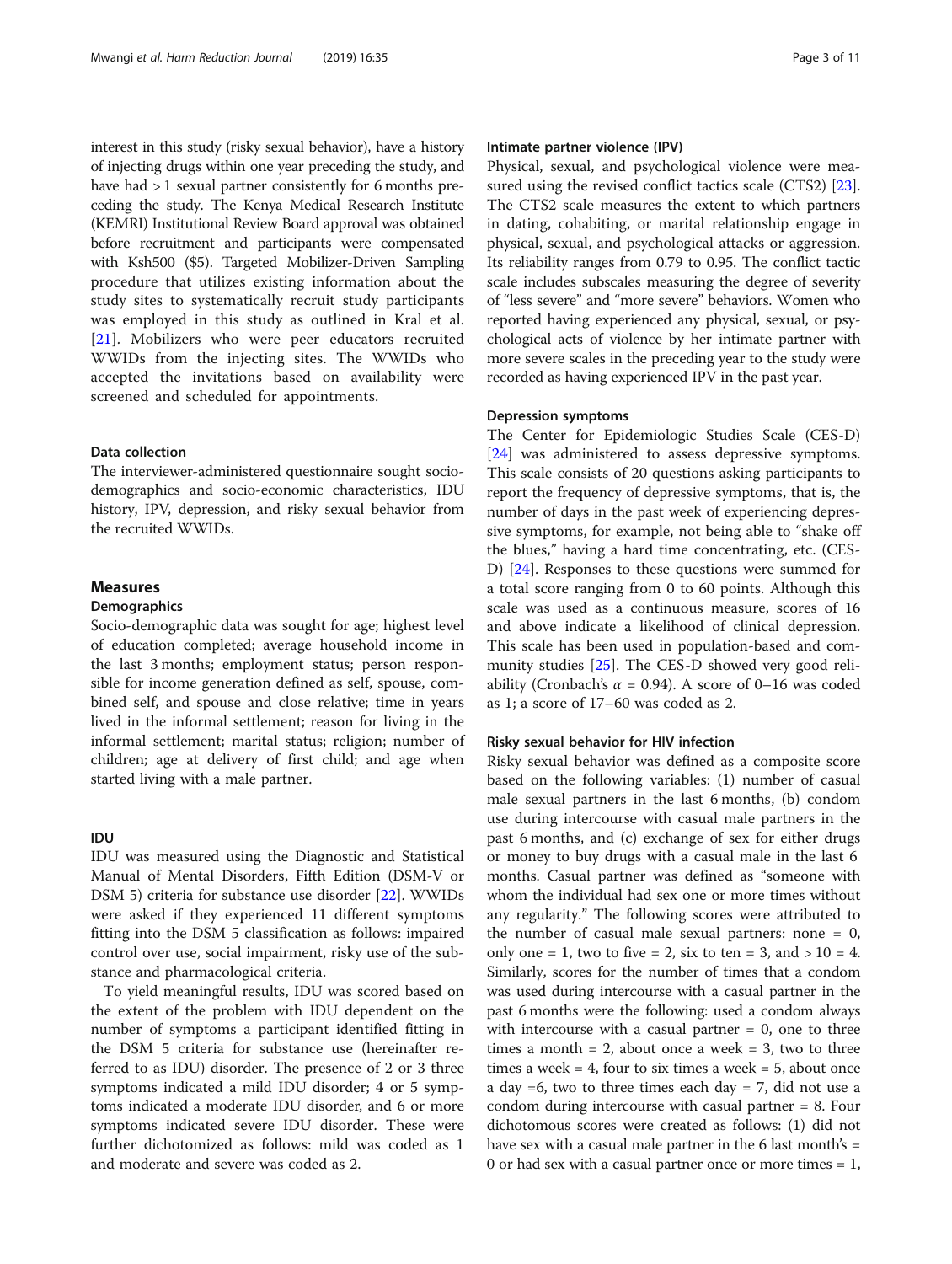(2) used a condom always with a casual partner in the last 6 months = 0 or not use a condom always with a casual partner in the last six months  $= 1$ , (c) Exchanged sex for money to buy drugs with a male casual partner for the last 6 months, Yes = 1 or  $No = 0$ , and (d) exchanged sex for drugs with a male casual partner for the last 6 months,  $Yes = 1$  and  $No = 0$ . The four scores were summed up separately for each participant so that a participant could have up to 4 points. Those who declined to answer any of the four questions were excluded from the tally. The final overall score was calculated as the sum of the scores obtained for each individual participant where higher scores  $(\geq 2)$  indicated a greater degree of risky sexual behavior.

# Data analysis

Consistent with prior research, data was comprehensively analyzed in line with the three concepts that underlie the notion of a syndemic. We first assessed the extent at which psychosocial conditions co-occurred together in the study participants at the individual level. Using standard logistic regression models, we then estimated the magnitude of the relationship between the psychosocial conditions on the one hand and risky sexual behavior on the other. We subsequently assessed the additive effect of the psychosocial conditions on risky sexual behavior through building a separate logistic regression model with the count of psychosocial conditions (IDU, IPV, and depression) for each study participant as the independent variable and risky sexual behavior as the dependent variable. To further test for a syndemic, we assessed whether pairwise interactions of the psychosocial conditions predicted risky sexual behavior using additional logistic regression models adjusting for the underlying social and economic variables including age, time lived in informal settlement, reason for living in informal settlements, education level, religion, marital status, number of children, age at delivery of the first child, type of family the study participant grew in, income and its source, the one who works for the income, and age started living with partner.

Logistic regression analyses are global analyses characterized by a single predictive formula taking over the entire data space [[26\]](#page-9-0). Building a single global model is difficult in instances of numerous variables interacting in complicated non-linear ways such as in this study. For this reason, we examined the data further by employing a recursive partitioning method that builds classification trees to better understand how the three psychosocial conditions and the host of underlying socio-economic variables interacted with each other to predict risky sexual behavior in WWIDs [[27](#page-9-0)]. The classification tree was built via machine learning (ML) using a set of logical if-then conditions (instead of logistic equations in logistic regression) for predicting the outcome [[27](#page-9-0)]. Specifically, this method involved splitting the data space (psychosocial

conditions and socio-economic variables) into binary splits where the interaction analyses were more manageable. Each split was expressed by a series of if-then statements. As the ML algorithm took place, each variable descended the set of if-then conditions until a leaf of the tree was reached. If the if-then condition was true, the relevant category of a psychosocial condition or socioeconomic variable went to the right branch of the tree; otherwise, it went to the left branch (27).

# Ethical considerations

This research was conducted in accordance with the World Medical Association's provisions [\[28](#page-9-0)] governing research with human subjects. Data was collected in private rooms and restricted access to the information and coding of questionnaires was observed. Unique codes were used to track participants in lieu of names or other identifying information, and each participant signed a written consent and retained the right to withdraw participation anytime.

Ethical approval was provided by the Kenya Medical Research Institute (KEMRI), Ref KEMRI/SERU/ CPHR/003/10/3242.

# Results

# Characteristics of the study participants

The mean age (standard deviation (SD)) of the study participants was approximately 30 years (5.7 years) whereas the median was 27 years. The highest proportion (32.7%) of the study participants were aged between 28 and 32 years (Table [1](#page-4-0)). The youngest and the oldest age of the study participants were 18 and 42 years, respectively.

The mean time lived in the informal settlements was approximately 22 years (SD =  $10$  years) with a similar median time. The highest proportion of the sampled study participants (31.4%) had lived in the informal settlements for a period between 21 and 30 years. The time lived in the informal settlements ranged between 4 and 42 years, respectively. The study participants either lived in the informal settlement because they were primarily born there (54%) or due to relocation (46%) (Table [1](#page-4-0)). The mean and median number of children of the study participants was 3. Over half of the study participants (56%) got their first child between the age of 16 and 20 years. The mean (SD) and median age when the study participants got their first child was 18.5 years (3.2 years) and 18 years, respectively. Majority of the study participants (54%) commenced living with a partner when they were under 18 years and approximately 41% ( $n = 125$ ) got their first child when they were under 18 years which is the recognized age of adulthood in Kenya. Fifty-one percent of the study participants grew up in a conventional nuclear family (Table [1](#page-4-0)).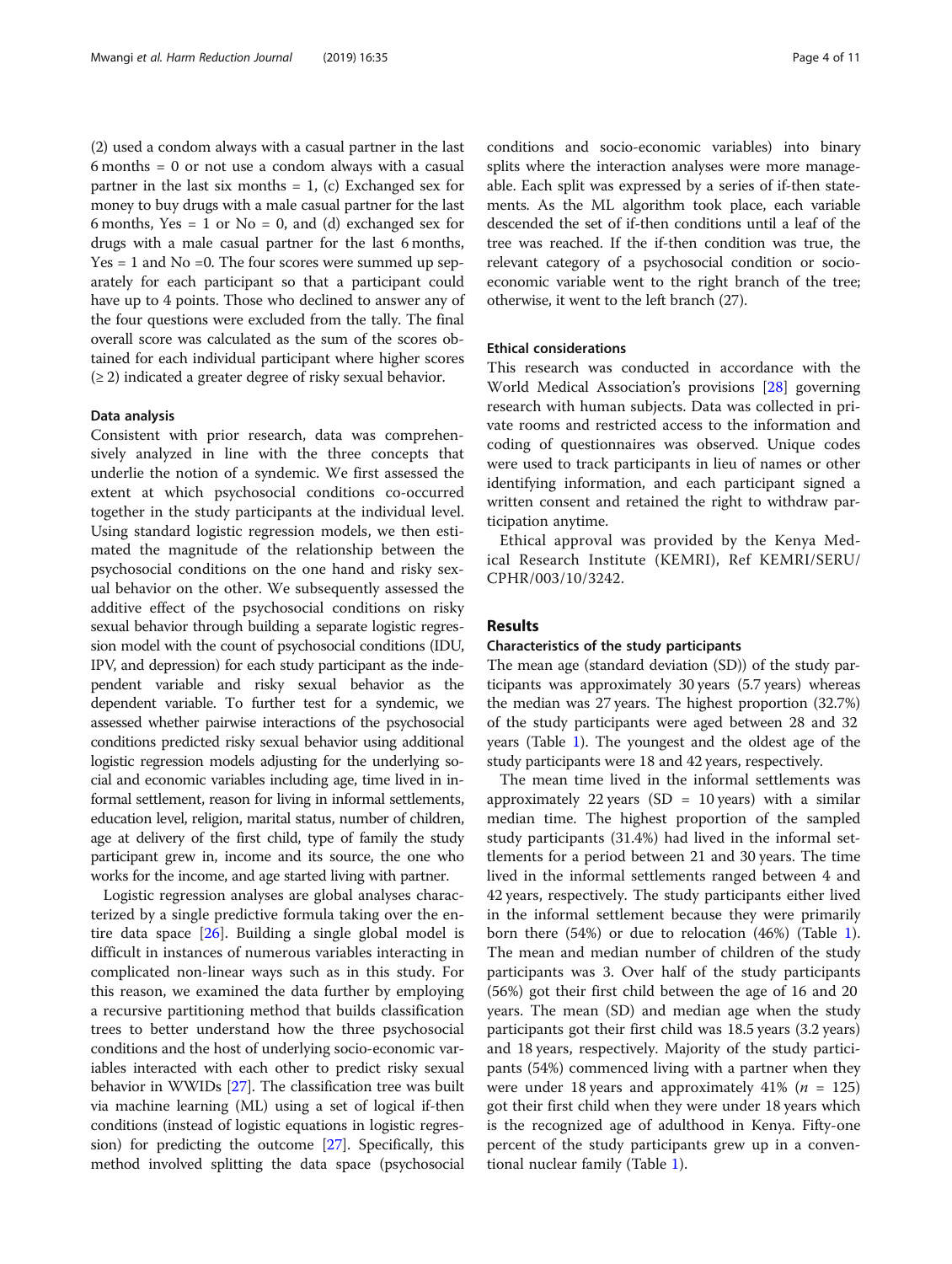# <span id="page-4-0"></span>Table 1 Characteristics of the sampled participants

|                                    | Characteristics           | N (%)      |
|------------------------------------|---------------------------|------------|
| Variable                           | Category                  |            |
| Age                                | $18 - 22$                 | 39 (12.7)  |
|                                    | $23 - 27$                 | 79 (25.8)  |
|                                    | $28 - 32$                 | 100 (32.7) |
|                                    | $33 - 37$                 | 59 (19.3)  |
|                                    | $38 - 42$                 | 16(5.2)    |
|                                    | > 42 years                | 13 (4.2)   |
| Time living in informal settlement | $1-10$ years              | 65 (21.2)  |
|                                    | $11-20$ years             | 76 (24.8)  |
|                                    | $21 - 30$ years           | 96 (31.4)  |
|                                    | > 30 years                | 69 (22.6)  |
| Reason for living in informal      | Place of birth            | 164 (53.6) |
| settlement                         | Relocation                | 142 (46.1) |
| Education level                    | None                      | 22(7.2)    |
|                                    | Primary                   | 184 (60.1) |
|                                    | Post-primary              | 100 (32.7) |
| Religion                           | Roman Catholic            | 92 (30.1)  |
|                                    | Protestant                | 159 (52)   |
|                                    | Muslim                    | 31(10.1)   |
|                                    | No religion               | 24 (7.8)   |
| Marital status                     | Married                   | 21 (6.9)   |
|                                    | Cohabiting                | 277 (90.5) |
|                                    | Single                    | 8(2.6)     |
| Number of children                 | 0                         | 63 (20.6)  |
|                                    | $1 - 3$                   | 123 (40.2) |
|                                    | $4 - 6$                   | 119 (38.9) |
| Age when got first child           | $11 - 15$ years           | 67 (21.9)  |
|                                    | $16 - 20$ years           | 171 (55.9) |
|                                    | > 20 years                | 68 (22.2)  |
| Age commenced living               | Under 18                  | 165 (53.9) |
| with a partner                     | Over 18                   | 141 (46.1) |
| Type of family grew in             | Single parent             | 101 (33)   |
|                                    | Nuclear (father & mother) | 157 (51.3) |
|                                    | Extended (polygamous)     | 15 (4.9)   |
|                                    | Divorced/separated        | 33 (10.8)  |
| Main means of living               | Self-employed             | 44 (14.4)  |
|                                    | Theft                     | 113 (36.9) |
|                                    | Sex work                  | 149 (48.7) |
| Income (every 3 months)            | Kshs 0-10,000             | 120 (39.9) |
|                                    | Kshs > 10,000             | 181 (60.1) |
| The one who works for income       | Self                      | 45 (14.7)  |
|                                    | Spouse                    | 100 (32.7) |
|                                    | Spouse & self             | 129 (42.2) |
|                                    | Relatives                 | 32 (10.5)  |

The monthly mean income in Kenya shillings (Ksh) earned by the study participants within the last 3 months preceding the study was approximately Ksh12,877 (USD130). Majority of them (60%) obtained an income of more than Ksh10,000 (USD100). Financially, a combined 90% of the study participants depended on self, spouse, and both (self and spouse) (Table 1).

Other descriptive findings included the following: (1) majority of the study participants (60%) had attained primary level of education, (2) 80% were Christians, (3) almost all the study participants (90%) were cohabiting with intimate sexual partners while the rest were either married or single and (4) 49% reported that they employed sex work as their main means of living (Table 1).

# Occurrence and co-occurrence of psychosocial conditions and risky sexual behavior

Severe IDU was scored for 88% ( $n = 269$ ) of the study participants, 77.1% ( $n = 236$ ) met the threshold for depression, 84% ( $n = 256$ ) had experienced IPV; while 69.3% ( $n = 208$ ) met the threshold for risky sexual behavior.

The highest 2-way co-occurrence (72.2%) of psychosocial conditions among the study participants was reported in IDU and depression. The highest 3-way co-occurrence (62%) was reported in IDU and depression and risky sexual behavior (Table 2).

# Associations among psychosocial conditions and risky sexual behavior

Study participants who met the threshold for depression were significantly ( $p < 0.05$ ) more likely to report IDU and high sexual risk but not IPV (Table [3](#page-5-0)). Likewise, study participants who reported IDU were also more likely to report high-risk sexual behavior (Table [3](#page-5-0)).

| Table 2 Co-occurrence among psychosocial conditions and |  |  |
|---------------------------------------------------------|--|--|
| risky sexual behavior                                   |  |  |

| 2-way co-occurrence                      | Frequency           |
|------------------------------------------|---------------------|
| Depression + IDU                         | $72.2\% (n = 221)$  |
| Depression + IPV                         | $66.0\%$ (n = 202)  |
| Depression + risky sexual behavior       | $62.7\% (n = 192)$  |
| $IDU + IPv$                              | $70.9\% (n = 217)$  |
| IDU + risky sexual behavior              | $65.4\% (n = 200)$  |
| IPV + risky sexual behavior              | $56.9\% (n = 174)$  |
| 3-way co-occurrence                      |                     |
| Depression $+$ IDU $+$ IPV               | $60.5\%$ (n = 185)  |
| Depression + IDU + risky sexual behavior | $61.8\% (n = 189)$  |
| IDU + IPV + risky sexual behavior        | $54.6\% (n = 167)$  |
| Depression + IPV + risky sexual behavior | 53.3% ( $n = 163$ ) |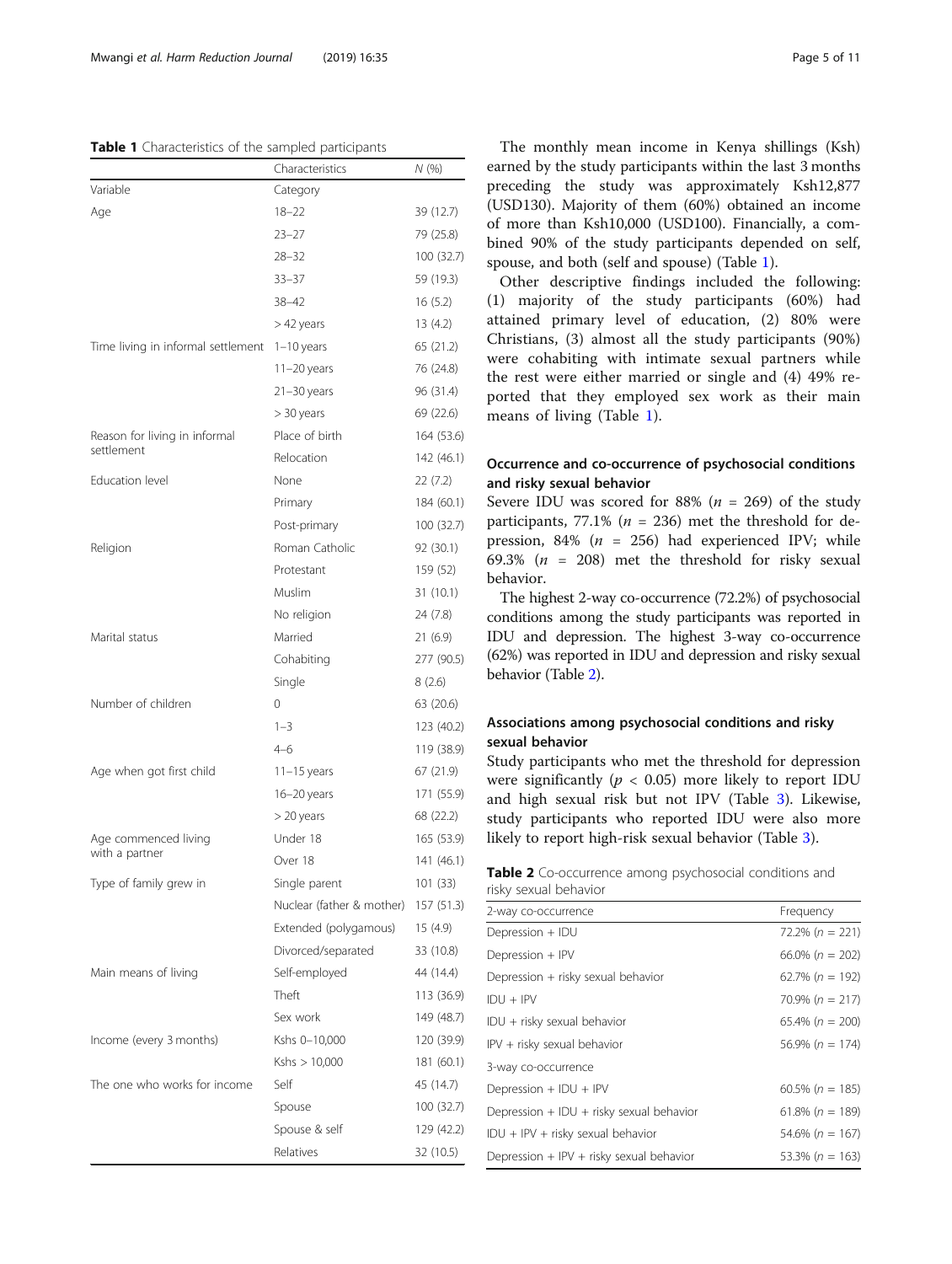<span id="page-5-0"></span>Table 3 Unadjusted and adjusted odds ratios measuring the strength of associations between psychosocial conditions and risky sexual behavior

|                      | Depression                   | <b>IPV</b>                    | IDU                         |
|----------------------|------------------------------|-------------------------------|-----------------------------|
| <b>IPV</b>           | $OR = 1.8^a$<br>$AOR = 1.7a$ |                               |                             |
| IDU                  | $OR = 4.0$<br>$AOR = 4.2$    | NC.                           |                             |
| Sexual risk behavior | $OR = 16.7$<br>$AOR = 17.5$  | $OR = 1.1^a$<br>$AOR = 1.0^a$ | $OR = 13.9$<br>$AOR = 16.6$ |

<sup>a</sup>Not significant implying no association. NC model failed to converge

# Additive effect of psychosocial conditions and risky sexual behavior

A count of the number of psychosocial conditions (depression, IPV, and IDU) experienced by each study participant was associated with increased risky sexual behavior. There were sixfold odds of increased risky sexual behavior (95% confidence interval [CI], 3.8, 8.9) for each additional psychosocial condition experienced (Likelihood Ratio  $\chi^2$ (degrees of freedom = 1) = 83.21,  $P = 0.000$ ).

# Interaction effect of psychosocial conditions and social factors on risky sexual behavior

Logistic regression analyses that included risky sexual behavior as the dependent variable and pairwise interactions of each of the psychosocial conditions (depression, IPV, and IDU) and socio-demographic factors as independent variables returned only one significant interaction (Depression\*IDU,  $P = 0.00$ ) and two socio-demographic variables (Table 4). These variables were "Age when delivered the first child" and "Income" (Table 4).

# Classification tree analysis for the risky sexual behavior

The classification tree for risky sexual behavior is shown in Fig. [1.](#page-6-0) The resulting model (or the tree) considered five variables and, therefore, had five splits yielding six leaves. The tree represented a 5-level interaction because five variables were considered jointly to obtain the predicted value of risky sexual behavior (Fig. [1\)](#page-6-0). Depression (Depression: Fig. [1](#page-6-0)) and injecting drug use (Substance.Abuse: Fig. [1](#page-6-0)) had the highest influence on risky sexual behavior (they were nearest to the root of the tree) (Fig. [1](#page-6-0)). Interactions involving variables time living in an informal settlement (Time.Lived.In.-Current.Residence: Fig. [1](#page-6-0)), type of family they grew in (*Family.Grew.In*: Fig. [1\)](#page-6-0), and the number of children (No.Of.Children: Fig. [1\)](#page-6-0) were also influential in predicting risky sexual behavior.

The following partitions were classified as presenting high-risk sexual behavior: (1) those who met the cut-off for depression (Depressed: Fig. [1](#page-6-0)) with severe injection drug use (Severe: Fig. [1](#page-6-0)) and had lived in the informal settlements for either between 1 and 10 years (1 to 10)

Table 4 Logistic regression model predicting risky sexual behavior

| Variable                              | Likelihood ratio<br>test $\chi^2$ value | P value           |
|---------------------------------------|-----------------------------------------|-------------------|
| Depression                            | 0.06                                    | 0.81              |
| <b>IPV</b>                            | 1.67                                    | 0.20              |
| IDU                                   | 1.41                                    | 0.23              |
| Depression*IPV                        | 0.89                                    | 0.35              |
| Depression*IDU                        | 15.19                                   | $0.00^{\epsilon}$ |
| IPV*IDU                               | 1.71                                    | 0.19              |
| Age                                   | 1.35                                    | 0.24              |
| Time lived in informal settlement     | 0.54                                    | 0.46              |
| Reason for living informal settlement | 0.36                                    | 0.55              |
| Education                             | 1.15                                    | 0.28              |
| Religion                              | 2.10                                    | 0.15              |
| Marital status                        | 1.13                                    | 0.29              |
| Number of children                    | 1.80                                    | 0.18              |
| Age when delivered the first child    | 4.81                                    | $0.03^{\epsilon}$ |
| Type of family grew up in             | 0.1                                     | 0.75              |
| Source of income                      | 1.92                                    | 0.17              |
| Income                                | 4.43                                    | $0.03^{\epsilon}$ |
| The one who works for income          | 0.41                                    | 0.52              |
| Age started living with partner       | 1.62                                    | 0.20              |

 $\epsilon$ Variable significant at  $P \leq 0.05$ 

\*denotes an interaction term between the two variables

*years*: Fig. [1](#page-6-0)), 21–30 years (21 to 30 years: Fig. [1\)](#page-6-0), or  $> 30$ years ( $>$ 30 years: Fig. [1](#page-6-0)) (55.9% of study participants); (2) those who met the cut-off for depression (Depression: Fig. [1](#page-6-0)) with severe injection drug use (Severe: Fig. [1](#page-6-0)) and had lived in the informal settlements for between 11 and 20 years (11 to 20 years: Fig. [1\)](#page-6-0), grew up in divorced, separated, or single-parent families (Divorced/Separated, Single Parent: Fig. [1](#page-6-0)) (7.5% of study participants); and (3) those who met the cut-off for depression (Depression: Fig. [1](#page-6-0)) with severe injection drug use (Severe: Fig. [1](#page-6-0)) and had lived in the informal settlements for between 11 and 20 years (11 to 20 years: Fig. [1\)](#page-6-0) and grew up in extended or nuclear families (Extended, Nuclear: Fig. [1](#page-6-0)), and with 1 to 3 children  $(1 \t to 3: Fig. 1)$  $(1 \t to 3: Fig. 1)$   $(3.3\% \t of study partici$ pants). The following partitions were classified as presenting low risky sexual behavior: (1) those who did not meet the cut-off for depression only (Mild: Fig. [1\)](#page-6-0) (22.9% of study participants), (2) those who met the cut-off for depression (Depressed: Fig. [1](#page-6-0)) but with mild injection use  $(Mild: Fig. 1)$  $(Mild: Fig. 1)$  $(Mild: Fig. 1)$  (6.2% of study participants), and (3) those with severe injection drug use (Severe: Fig. [1\)](#page-6-0) and had lived in the informal settlements for between 11 and 20 years (11 to 20 years: Fig. [1\)](#page-6-0), grew up in extended or nuclear families (*Extended, Nuclear*: Fig. [1\)](#page-6-0), and with either no children or 4 to 6 children  $(4 \text{ to } 6)$ , None: Fig. [1](#page-6-0)) (4.2% of study participants).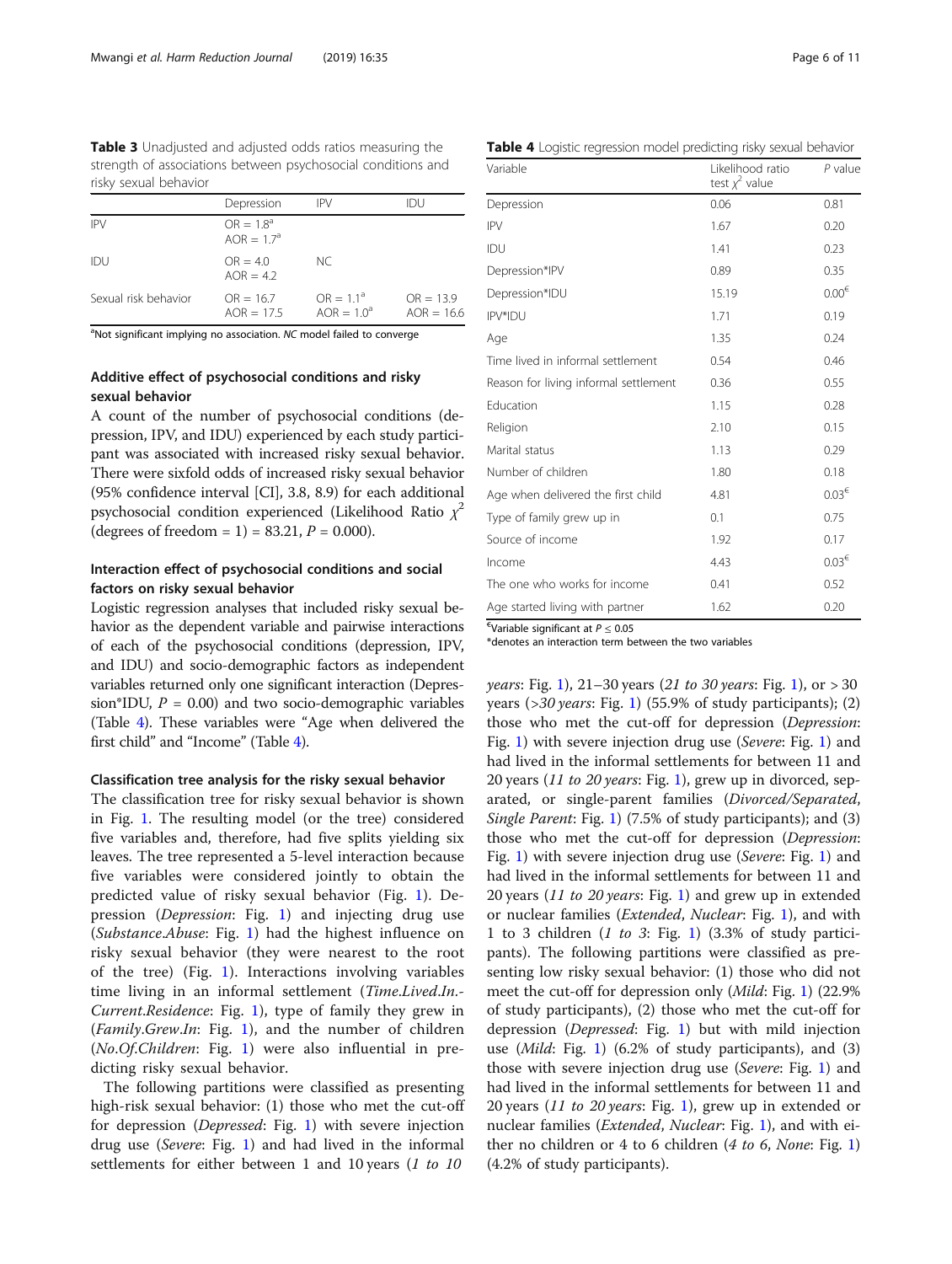Findings from this study demonstrate that IDU, IPV, and depression concentrate and interact to predict risky sexual behavior and occur under adverse social contexts among low-income urban WWIDs in Kenya. This pattern is consistent with prior research among low-income urban women in other countries [[15](#page-9-0), [29](#page-9-0)–[31](#page-9-0)]. Besides, this pattern has been described and interpreted as reflecting a syndemic  $[11, 15, 32, 33]$  $[11, 15, 32, 33]$  $[11, 15, 32, 33]$  $[11, 15, 32, 33]$  $[11, 15, 32, 33]$  $[11, 15, 32, 33]$  $[11, 15, 32, 33]$  $[11, 15, 32, 33]$  $[11, 15, 32, 33]$ .

Discussion

A stringent interpretation of syndemic theory requires an empirical demonstration of three concepts: co-occurring psychosocial conditions in geographical contexts, interaction between the co-occurring psychosocial conditions that results in magnified adverse health and social consequences, and the influence of social contexts under which these psychosocial conditions occur. In seeking to meet these criteria, we applied multiple methodologies whose outcomes concurred in finding the possible presence of a syndemic. While previous studies have documented findings similar to our study [\[34](#page-9-0)-[36](#page-9-0)], this is the first study to identify and quantify a syndemic among a sample of low-income WWIDs in Kenya.

This study found a high prevalence of psychosocial conditions at the individual level with approximately more than two thirds of the studied WWIDS having either of each of the psychosocial conditions (IDU, IPV, depression). Furthermore, at the individual level, more than half of them had a 2-way combination of IDU and/ or IPV and/or depression. More harmful still, at the individual level, more than half of them had a 3-way combination of these conditions. Each of these conditions, alone or in combination, co-occurred with risky sexual behavior. Previous studies have reported that risky sexual behavior mediates the relationship between psychosocial conditions

55.882% 7.518% 3.268% 4.248% 6.209% 22.876% Fig. 1 A classification tree of recursive partitioning of psychosocial, socio-economic, and socio-demographic variable space. High risk or low risk—those women participants identified with high or sexual risky behavior based on the number of casual male sexual partners in the last 6 months, condom use during intercourse with casual male partners in the past 6 months, exchange of sex for money to buy drugs with a male casual in the last 6 months, and exchange of sex for drugs with a male casual partner for the last 6 months. Depression: depressed—those women participants who had a score of 17–60 measure using the Center for Epidemiologic Studies Scale (CES-D) and not depressed—those measured using the Diagnostic and Statistical Manual of Mental Disorders, Fifth Edition (DSM-V or DSM 5) criteria for Substance use disorder, mild—those women participants with two or three symptoms measured using the DSM-V or DSM 5 criteria for substance use disorder. Time.Lived.In.Current.Residence—time in years lived in current residence stratified as 1–10 years, 11–20 years, 21–30 years, > 30 years. Family.Grew.In – type of family the women participants grew up in stratified as: single parent, nuclear family, divorced/separated and polygamous family.No.Of.Children – number of the children the woman participant has stratified as 0, 1-3, 4-6

<span id="page-6-0"></span>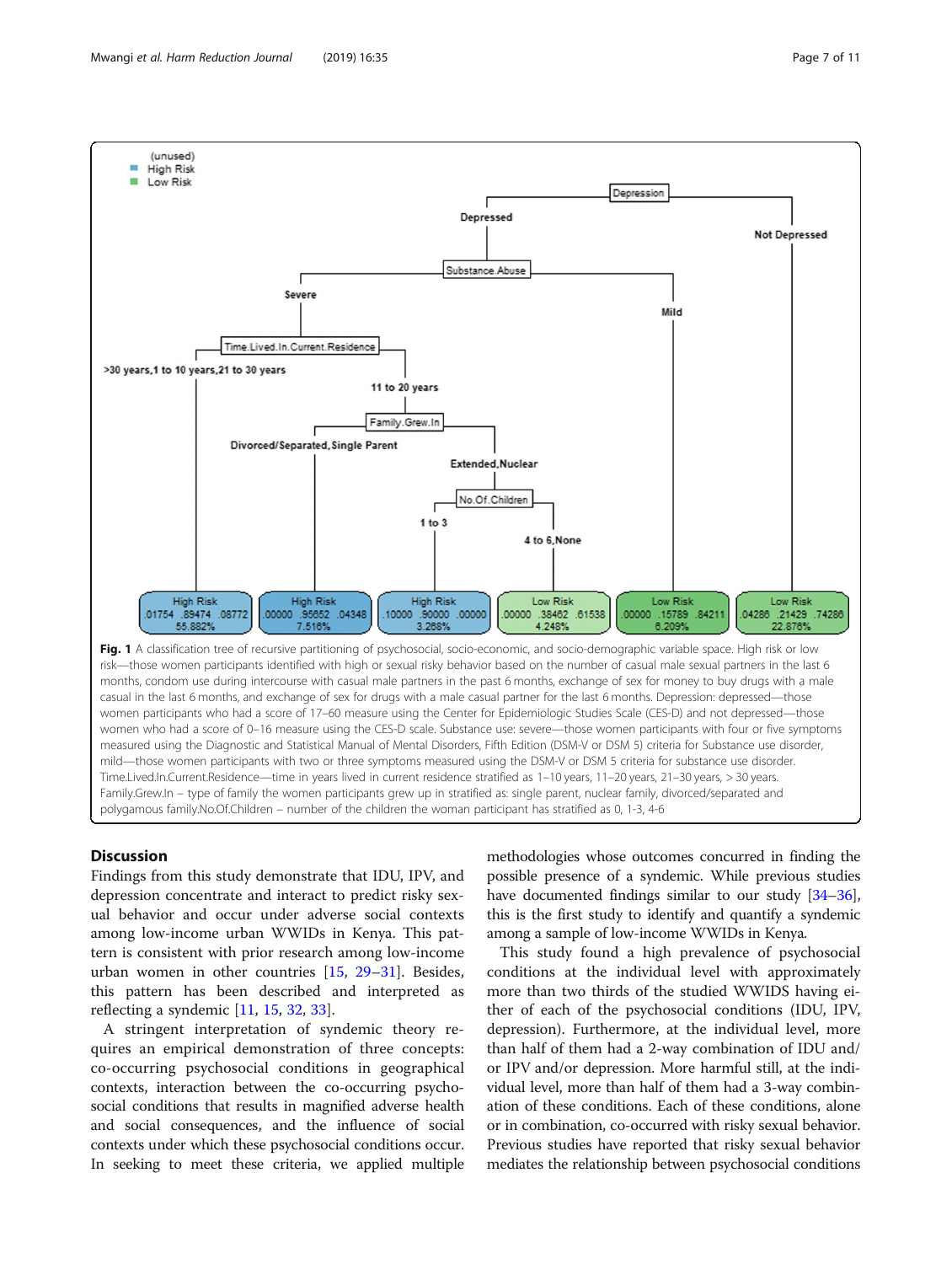and HIV transmission [\[37](#page-9-0)–[42\]](#page-10-0). Consequently, our findings suggest a clustered risk for HIV transmission among this population and fulfilled the first core feature of the syndemic concept. These co-occurrences could be bidirectional without a concrete understanding of what comes first, for instance, depression and the risk of undergoing and committing IPV may be aggravated by drug use and vice versa [\[43](#page-10-0)]. One of the key reasons of cooccurrence at both individual and population levels is their insidious onset accompanied with inadequate recognition and delayed attention suggesting a need for programming and longitudinal research that addresses this co-occurrence.

It is noteworthy that depression and risky sexual behavior considerably co-occurred in WWIDs in this study. Depression, which was not a component in the original syndemic concept consisting of substance abuse, violence, and AIDs (12) since its elaboration > 20 years ago, is emerging in recent research as an important element in syndemic involving increased HIV risk [[15](#page-9-0), [30](#page-9-0), [41](#page-10-0), [44](#page-10-0), [45](#page-10-0)]. Previous studies suggest a higher frequency of depressive symptoms among PWID compared with the general population [[45](#page-10-0)]. Further, bi-directional relationships between depression and risky sexual behavior have been reported with risky sexual behavior as a risk factor for depression [\[46\]](#page-10-0) and depression escalating vulnerability to risky sexual behavior [[47](#page-10-0)]. Whichever direction is taken, depression may harm brain-based skills needed for memory and to carry out tasks, lead to uncharacteristic social and or physical behaviors that may be harmful to others with adverse social consequences, contribute to psychosocial harm, reduced motivation, and unhealthy peer relationships [\[47,](#page-10-0) [48](#page-10-0)]. An external pathway to depression has also been hypothesized. This involves progressive criminalization of IDU and sex work among women that may lead to compounded stigma resulting in depressive symptoms and poor health seeking [\[42](#page-10-0)]. Our study did not have the capacity to measure these psychological and physical sequels of depression but nevertheless remains an area of promising research to establish cause-effect relationships.

Further analyses using logistic regression in this study found that depression and IDU interacted multiplicatively to increase the likelihood of risky sexual behavior among WWIDs in our settings. This analytical approach has been adopted in testing of syndemic [[13\]](#page-9-0). Our logistic regression findings are consistent with previous studies that WWIDs experiencing depression engaged in unprotected sex, transactional sex for money or drugs, sexual relationships with partners who inject drugs, and disproportionately higher number of sex partners in their life course [[35](#page-9-0), [38,](#page-9-0) [41](#page-10-0), [44\]](#page-10-0). Incidentally, these were the parameters we adopted in our study in defining risky sexual behavior among WWIDs.

Generally, an additional aspect of the interaction of these psychosocial conditions under the syndemic concept is that the conditions should manifest dose-response relationships such that a higher risky sexual behavior is reported among study participants who report a greater number of psychosocial conditions [\[13\]](#page-9-0). In our study, each additional psychosocial condition (injection drug use and depression) experienced by WWIDs was associated with approximately sixfold odds of increased risky sexual behavior which was clearly consistent with the conventional dose-response relationship [\[11,](#page-9-0) [15](#page-9-0)]. Consistent with previous research, the simultaneous presence of depression and injection drug use is elevated in women with sexual risktaking histories by impairing judgment [[25](#page-9-0), [45\]](#page-10-0). Additional research suggests that injection drug use may serve as a form of self-medication for depression [\[49\]](#page-10-0). These findings on the interaction of psychosocial conditions to predict risky sexual behavior fulfilled the second criterion of a syndemic from multiplicative (logistic regression) and additive (dose-response relationship analyses) data analytic approaches.

Consistent with the third criterion in syndemic theory [[10\]](#page-9-0), this study found that the syndemic was associated with social-economic disadvantage variables of income and age at delivery of the first child. Occurrence of psychosocial conditions alone may not always lead to adverse health outcomes. Rather, consistent with previous research, conditions associated with living in low-income settings, such as overcrowding, underemployment, financial, and other stresses, and exposure to violence exacerbate at both individual- and population-levels to influence early sexual risk taking [[10](#page-9-0)]. By identifying social variables of income and age at delivery of the first child, this study underscored the importance of a life course perspective that considers critical periods, in this case, teen pregnancies, and household economies for better understanding of processes, pathways, and stages of syndemic development.

We were expecting to identify IPV as a significant psychosocial condition in the syndemic as reported in other studies [\[3\]](#page-9-0). Indeed, IPV alone has been reported to escalate the risk for HIV transmission in women, including those engaging in IDU [\[50](#page-10-0)]. Further studies are needed to characterize IPV in this population given our finding of its co-occurrence with other psychosocial conditions but fell out in regression and interaction analyses.

By wanting to generate empirical support for the theory of syndemic, this study operationalized the concept of syndemic interaction pattern using global (logistic regression) and classification tree models. The overarching justification for applying multiple methodologies was not only to fill the gaps in knowledge existing in WWIDs interventions but also provide an evidence-based need for inclusion of joint interventions that address co-occurring and interacting conditions, hitherto known or unknown,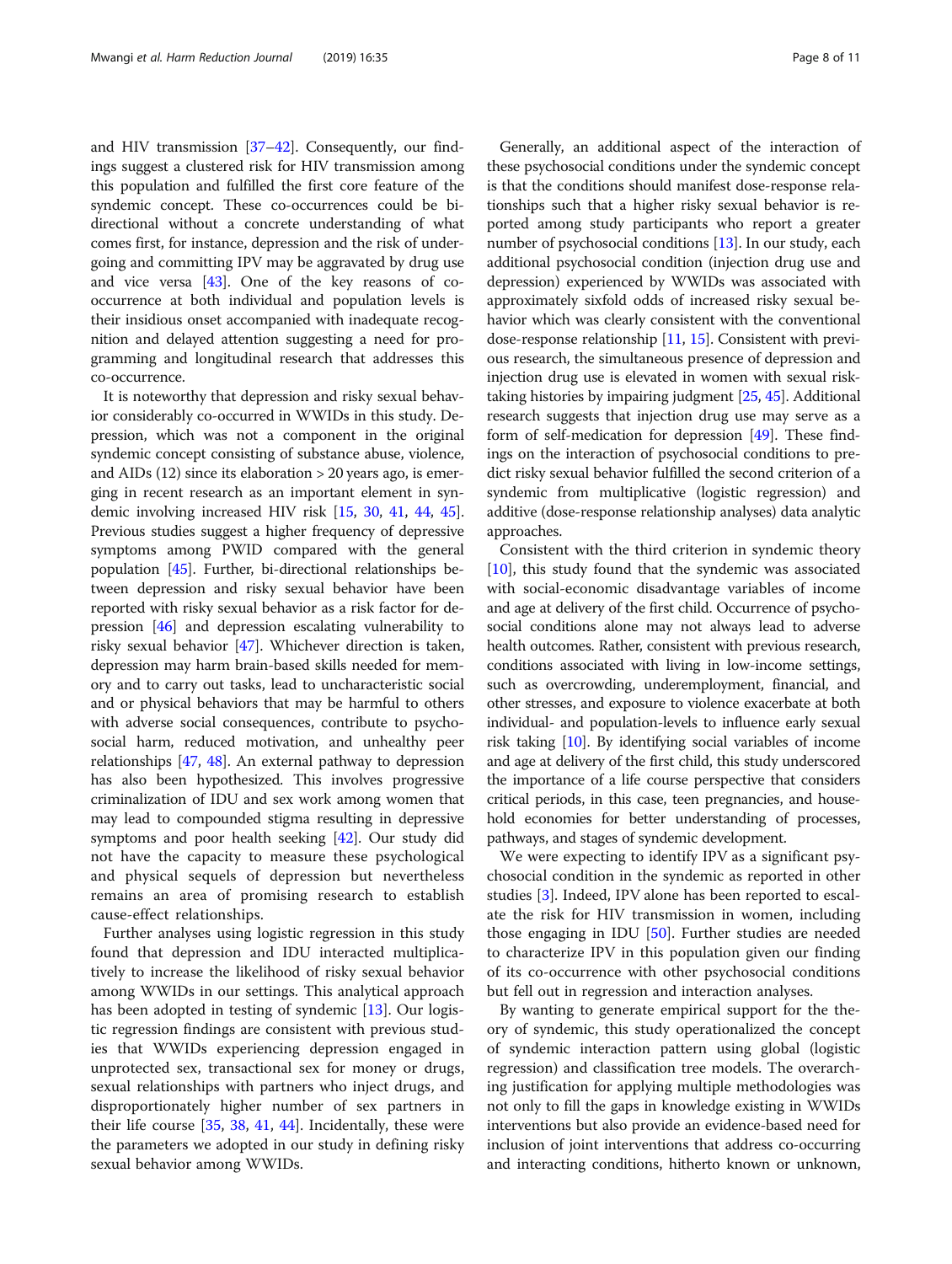that can lower HIV-related risky sexual behavior. To broadly test for the syndemic effect, we introduced an interaction term into the logistic regression and in addition used classification trees (models that employ recursive binary splits to relate an outcome and predictor variables). Both methodologies concurred in identifying the interaction between depression and injection drug use in predicting risky sexual behavior and demonstrated the practicality of considering a comprehensive syndemic framework. The implication of the latter finding is that an intervention addressing depression would be predicted to have a greater preventive impact if integrated with an intervention addressing IDU than would otherwise be predicted by analyses without the interaction term. These findings are an important addition to the existing policies that focus on an integrated prevention approach in HIV prevention among key populations in Kenya where routine screening of depression among PWIDs is sub-optimal.

Routine screening of depression and other mental disorders among people who inject drugs (PWID) is substantially limited in Kenya due to a shortage of human and other resources to effectively care for these disorders, stigma related to mental illness and treatment infrastructure issues, and limited awareness of the importance of mental health issues among others implying that early identification and treatment of mental disorders is challenging. Findings from this study, therefore, highlight the urgent need of recognizing depression as a major component of a syndemic among WWID in Kenya. For instance, integrating depression screening in programs such as the medically assisted therapy (MAT) and developing strategies to intervene effectively with WWIDs may reduce risky sexual behavior and improve overall population health outcomes.

Despite the strengths manifested in the approach of data collection and analyses in this study, our work had several limitations. To start with, the cross-sectional study design cannot allow confirmation of causality. A cross-sectional study design may provide varied findings if the study had been carried out in another timeframe. Additionally, the self-reported data in this study may have been limiting because some participants may have felt uncomfortable disclosing information pertaining to high-risk sexual behaviors, IPV, and depressive symptoms which are highly stigmatized especially among women. For that reason, information on the magnitude of harm associated with these conditions is unknown.

Notwithstanding these limitations, our findings indicate the urgent need to integrate the diagnosis and management of depression and other mental disorders as well as approaches focused on improving sustainable livelihoods among WWID in a joint approach to break barriers to the realization of zero new HIV infections by 2030. Even as we recognize that a high level of stigma and discrimination limits the use of psychiatric services in specialized facilities for psychiatric treatment in Kenya, interventions to increase referral and uptake from/to mental treatment are needed among PWIDs. Specifically, lessons learned from other programs, for instance, integration of psychiatric disorders treatment in the methadone maintenance treatment which has proved to be a successful model for PWIDs may be a useful starting point.

## Conclusion

Through diverse analytical methodologies, this study provided evidence of co-occurrence of IDU, IPV, depression, and risky sexual behavior among WWIDs in Kenya. Further analyses demonstrated interactions among IDU and depression to result in escalated risky sexual behavior under the contexts of socio-economic disadvantage. These three core features (co-occurrence, interactions, and context) define a syndemic concept that offers a novel way of understanding why increased risky sexual behavior clusters in populations experiencing harmful psychosocial conditions. These findings underscore the need for an integrated approach to the implementation of harm reduction interventions comprised of mental health screening and design of human-centered economic opportunities among WWID in low-income urban settings in Kenya. This work also highlights the need for further studies to authenticate these findings and to characterize pathways in the syndemic development in WWID.

#### Abbreviations

FGD: Focus Group Discussion.; IPV: Intimate Partner Violence; ML: Machine Learning; NSP: needles and syringes Programs; PWID: people who inject drugs; PWID: People Who Use Drugs; SA: Substance Use; WWID: Women Who Inject Drugs

#### Acknowledgements

The authors thank the participants and collaborating implementing partner, Support for Addiction, Prevention and Treatment in Africa (SAPTA). We also acknowledge Anthony Gikari and Sydney Muchul for assistance in raw data entry into database.

#### Authors' contributions

MC conceptualized and coordinated the study and conducted literature review. CM, SK, VW, and ZN designed the study and tools. CM and JG collected the data, analyzed the data, and drafted the manuscript. SK, VW, and ZN reviewed the manuscript and provided critical inputs. All authors read and approved the final manuscript.

#### Authors' information

CM holds a Master of Public Health degree and has extensive experience designing, implementing, and managing harm reduction programs. SK is a professor of Medical Epidemiology and Dean of the School of Public Health. JG is a Post-Doctoral Associate and Eco-epidemiologist (Disease systems modeling). VW is a research scientist, holds a PhD in Nutrition. ZN is a professor of Medical Laboratory.

### Funding

This work was supported by personal funds.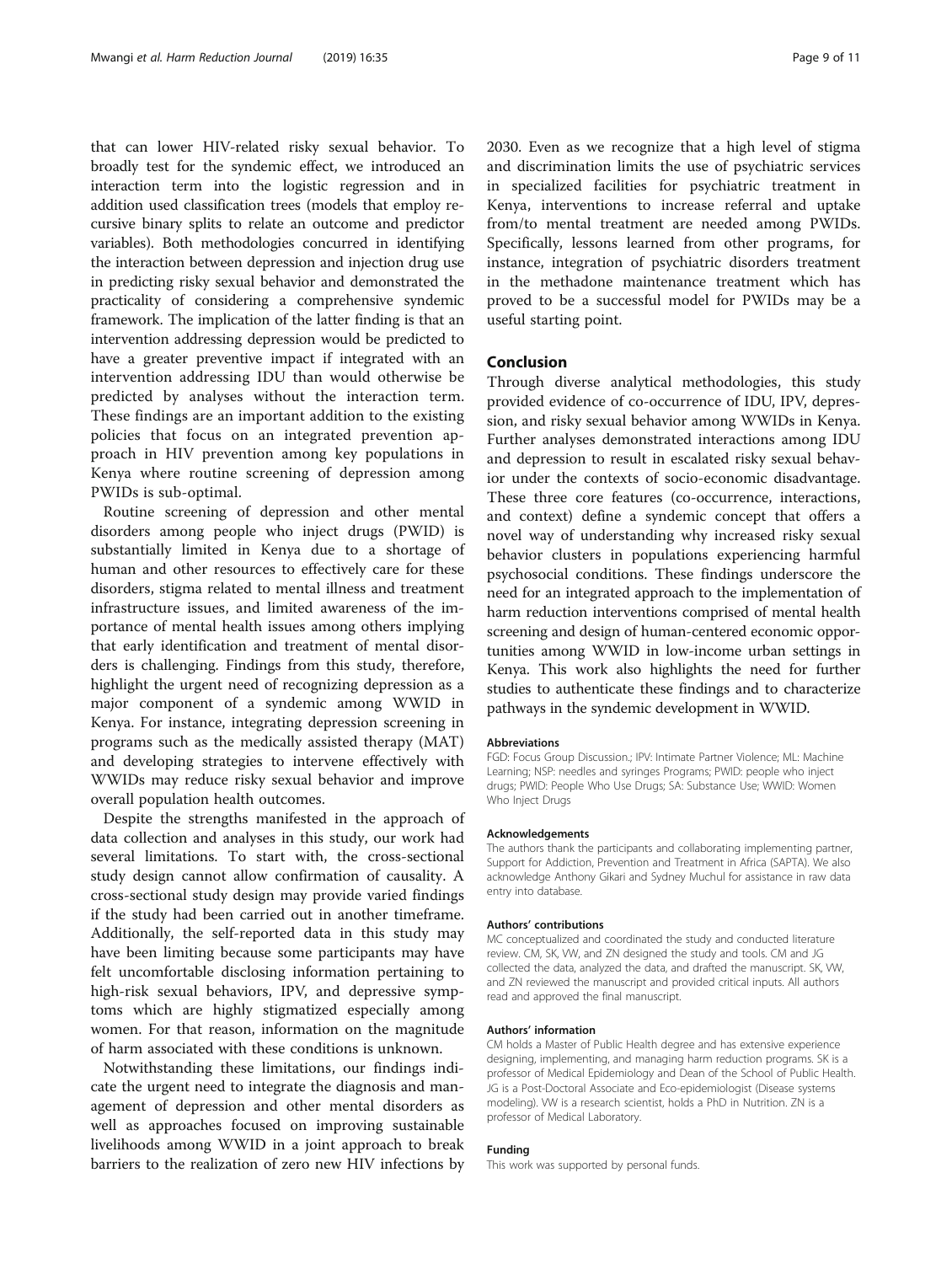# <span id="page-9-0"></span>Availability of data and materials

Due to the nature of the study and criminalized nature of drug use in the study context, entire data and materials from this study are not publicly available. Requests for data can be submitted to the corresponding author.

### Ethics approval and consent to participate

This research was approved by the Kenya Medical Research Institute, Ref KEMRI/SERU/CPHR/003/10/3242.

#### Consent for publication

Not applicable.

## Competing interests

The authors declare that they have no competing interests.

#### Author details

<sup>1</sup>School of Public Health, Jomo Kenyatta University of Agriculture & Technology, Juja, Kenya. <sup>2</sup>Partners for Health and Development in Africa, Nairobi, Kenya. <sup>3</sup>Washington State University - Global Health, Nairobi, Kenya.<br><sup>4</sup>Contre for Public Hoalth Besoarch, Kenya Medical Besoarch Instituto. Nairob <sup>4</sup>Centre for Public Health Research, Kenya Medical Research Institute, Nairobi, Kenya. <sup>5</sup>South Eastern Kenya University, Kwa Vonza, Kenya.

# Received: 16 October 2018 Accepted: 16 May 2019 Published online: 30 May 2019

#### References

- 1. UNAIDS. The Joint United Nations Programe on HIV/AIDs. Geneva: Prevention gap report: summary; 2016. 1–36.
- 2. Larney S, Mathers BM, Poteat T, Kamarulzaman A, Degenhardt L. Global epidemiology of HIV among women and girls who use or inject drugs: current knowledge and limitations of existing data. J Acquir Immune Defc Syndr. 2015;69(Suppl 2):S100–9.
- 3. Stoicescu C, Cluver LD, Spreckelsen T, Casale M, Sudewo AG, Irwanto. Intimate partner violence and HIV sexual risk behaviour among women who inject drugs in Indonesia: a respondent-driven sampling study. AIDS Behav. 2018. [https://doi.org/10.1007/s10461-018-2186-2.](https://doi.org/10.1007/s10461-018-2186-2)
- 4. Azim T, Bontell I, Strathdee SA. Women, drugs and HIV. Int J Drug Policy. 2015;26:S16–21.
- 5. Mathers BM, Degenhardt L, Phillips B, Wiessing L, Hickman M, Strathdee SA, et al. Global epidemiology of injecting drug use and HIV among people who inject drugs: a systematic review. Lancet. 2008;372:1733–45.
- 6. Tun W, Sheehy M, Broz D, Okal J, Muraguri N, Raymond HF, et al. HIV and STI prevalence and injection behaviors among people who inject drugs in Nairobi: results from a 2011 Bio-behavioral study using respondent-driven sampling. AIDS Behav. 2015;19(1):24–35.
- 7. De Cock KM, Rutherford GW, Akhwale W. Kenya AIDS indicator survey 2012. J Acquir Immune Defic Syndr. 2014;66:S1–2.
- 8. Williams ML, Mccurdy SA, Atkinson JS, Kilonzo GP, Ross MW. Differences in HIV risk behaviors by gender in a sample of Tanzanian injection drug users. AIDS Behav. 2007;11:137–44.
- Mizuno Y, Purcell DW, Knowlton AR, Wilkinson JD, Marc N, Knight KR, et al. Syndemic vulnerability, sexual and injection risk behaviors, and HIV continuum of care outcomes in HIV-positive injection drug users. AIDS Behav. 2015;19(4):684–93.
- 10. Singer M, Bulled N, Ostrach B, Mendenhall E. Syndemics and the biosocial conception of health. Lancet. 2017;389:941–50.
- 11. Singer MC, Erickson PI, Badiane L, Diaz R, Ortiz D, Abraham T, et al. Syndemics, sex and the city: Understanding sexually transmitted diseases in social and cultural context. Soc Sci Med. 2006;63(8):2010–21.
- 12. Singer M. A dose of drugs, a touch of violence, a case of AIDS: conceptualizing the SAVA syndemic. Gangs Drugs Violence. 1996;24(2):99–110.
- 13. Senn TE, Carey MP, Vanable PA. The intersection of violence, substance use, depression, and STDs: testing of a syndemic pattern among patients attending an urban STD clinic. J Natl Med Assoc. 2010;102(7):614–20.
- 14. Distefano AS. HIV's syndemic links with mental health, substance use, and violence in an environment of stigma and disparities in Japan. Ethography. 2016;27(7):877–94.
- 15. Jiwatram-negrón T, Michalopoulos LM, El-bassel N. The syndemic effect of injection drug use, intimate partner violence, and HIV on mental health among drug-involved women in Kazakhstan. Glob Soc Welf. 2018; [https://](https://doi.org/10.1007/s40609-018-0112-1) [doi.org/10.1007/s40609-018-0112-1](https://doi.org/10.1007/s40609-018-0112-1).
- 
- 16. Pitpitan EV, Kalichman SC, Eaton LA, Cain D, Sikkema KJ, Watt MH, Skinner D, Pieterse D. Co-occuring psychosocial problems and HIV risk among women attending drinking venues in a South African township: a syndemic approach. Ann Behav Med. 2013;45(2):153–62.
- 17. Okafor CN, Christodoulou J, Bantjes J, Qondela T, Stewart J, Shoptaw S, et al. Understanding HIV risk behaviors among young men in South Africa: a syndemic approach. AIDS Behav. 2018; [https://doi.org/10.1007/s10461-018-2227-x.](https://doi.org/10.1007/s10461-018-2227-x)
- 18. Syvertsen JL, Agot K, Ohaga S, Strathdee SA, Carol S, Omanga E, et al. Evidence of injection drug use in Kisumu, Kenya: implications for HIV prevention. Drug Alcohol Depend. 2015;151:262–6.
- 19. Oguya FO. Assessment of risk behaviour and hiv prevalence among people who inject drugs in Nairobi county, Kenya. 2014. PhD Thesis, School of Public Health, Kenyatta University. 2014
- 20. World Health Organization. WHO, UNODC, UNAIDS technical guide: for countries to set targets for universal access to HIV prevention, treatment and care for injecting Drug users. 2012.
- 21. Kral AH, Malekinejad M, Vaudrey J, Martinez AN, Lorvick J, Mcfarland W, et al. Comparing respondent-driven sampling and targeted sampling methods of recruiting injection drug users in San Francisco. J Urban Health. 2010; 87(5):839–50.
- 22. American Psychiatric Association. Diagnostic and statistical manual of mental disorders DSM (5th ed.). Arlington: American Psychiatric Publishing; 2013. p. 1–970.
- 23. Straus MA. The revised conflict tactics scales (CTS2). Fam Issues. 1996; 17(3):283–316.
- 24. Radloff LS. A self-report depression scale for research in the general population. Appl Psychol Measur. 1977;1:385–401.
- 25. Batchelder A, Lounsbury D, Palma A, Carrico A, Pachankis J, Schoenbaum E, Gonzalez JS. Importance of substance use and violence in psychosocial syndemic among women with and at risk for HIV. AIDS Care. 2016;28(10):1316–20.
- 26. Chan YH. Biostatistics 202 :Logistic regression analysis. Singapore Med J. 2004;45(4):149–53.
- 27. Dey A. Machine learning algorithms: a review. Int J Comput Sci Inf Technol. 2016;7(3):1174–9.
- 28. World Medical Association. World Medical Association Declaration of Helsinki. Ethical principles for medical research involving human subjects. JAMA. 2013;310(20):2191–4.
- 29. González-Guarda RM, Florom-Smith AL, Thomas T. A syndemic model of substance abuse, intimate partner violence, HIV infection, and mental health among Hispanics. Public Health Nurs. 2011;28(4):366–78.
- 30. Illangasekare SL, Burke JG, Chander G, Gielen AC. Depression and social support among women living with the substance abuse, violence, and HIV/AIDS syndemic: a qualitative exploration. Womens Health Issues. 2014;24(5):551–7.
- 31. Koblin BA, Grant S, Frye V, Superak H, Sanchez B, Lucy D, et al. HIV sexual risk and syndemics among women in three urban areas in the United States: Analysis from HVTN 906. J Urban Health. 2015;92(3):572–83.
- 32. Meyer JP, Springer SA, Altice FL. Substance abuse, violence, and HIV in Women: a literature review of the syndemic. J Womens Health. 2011;20(7): 991–1006.
- 33. Mendenhall E. Syndemics: a new path for global health research. Lancet. 2017;389(10072):889–91.
- 34. Des Jarlais DC, Feelemyer, JP, Modi SN, Arasteh K, Hagan H. Are females who inject drugs at higher risk for HIV infection than males who inject drugs: an international systematic review of high seroprevalence areas. Drug Alcohol Depend. 2012;124(1-2):95–107.
- 35. Iskandar S, Kamal R, De Jong CA. Psychiatric comorbidity in injecting drug users in Asia and Africa. Curr Opin Psychiatry. 2012;25(3):213–8.
- 36. El-Bassel N, Wechsberg WM, Shaw SA. Dual HIV risk and vulnerabilities among women who use or inject drugs: No single prevention strategy is the answer. Curr Opin HIV AIDS. 2012;7(4):326–31.
- 37. El-Bassel N, Gilbert L, Witte S, Wu E, Chang M. Intimate partner violence and HIV among drug-involved women: contexts linking these two epidemicschallenges and implications for prevention and treatment. Subst Use Misuse. 2011;46(2–3):295–306.
- 38. Buckingham E, Schrage E, Cournos F. Why the treatment of mental disorders is an important component of HIV prevention among people who inject drugs. Dir Psychiatry. 2014;34(1):67–79.
- 39. Erfan S, Hashim AH, Shaheen M, Sabry N. Effect of comorbid depression on substance use disorders. Subst Abus. 2010;31(3):162–9.